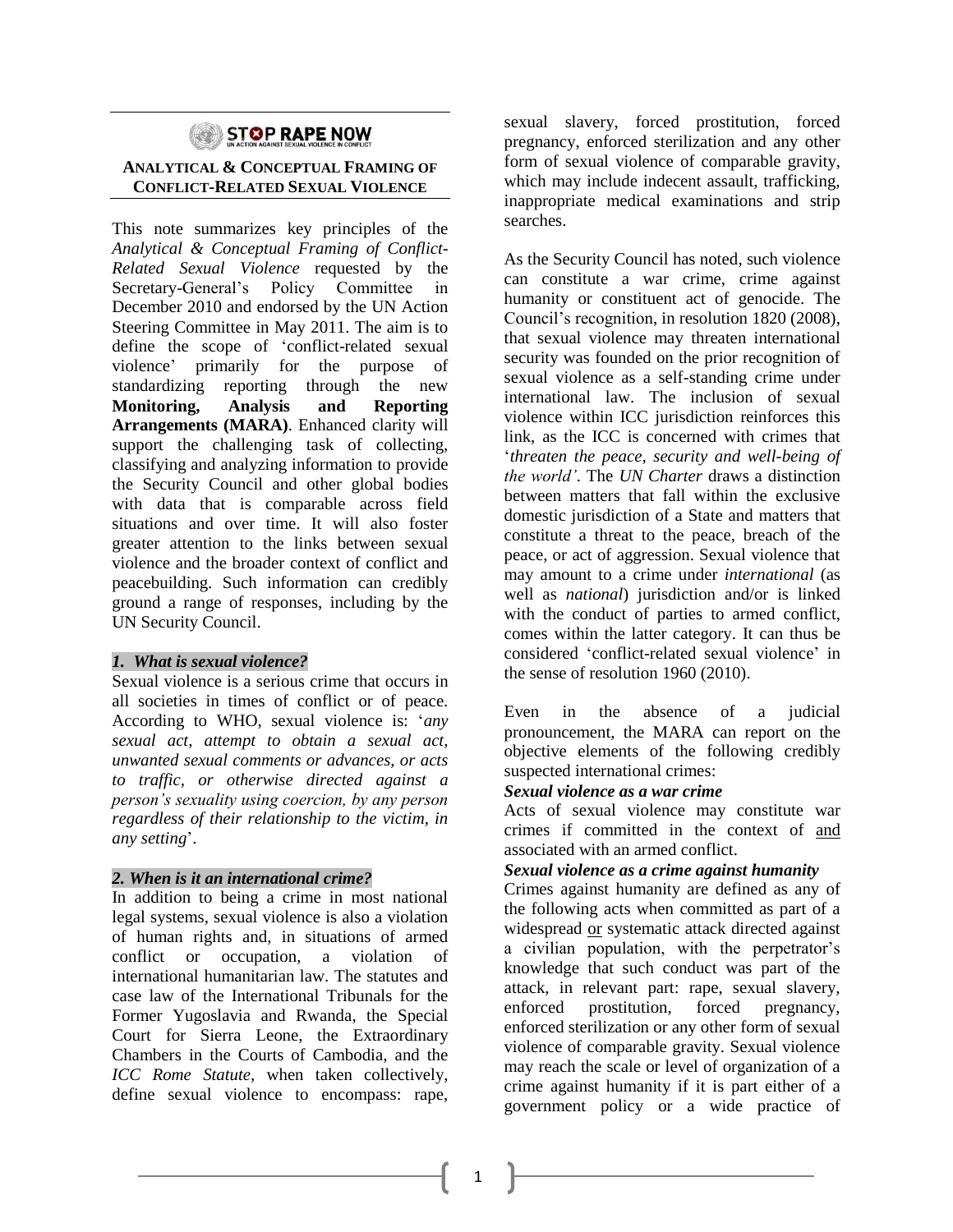atrocities tolerated or condoned by a government, *de facto* authority or organized armed group. Crimes against humanity do not require a connection with armed conflict. This is significant as sexual violence may increase during the unrest that presages conflict and its scale and severity often continue post-conflict.

#### *Sexual violence as a form of torture*

Torture is defined as the intentional infliction of severe pain or suffering, whether physical or mental, upon a person in the custody or under the control of the accused; except that torture shall not include pain or suffering arising only from, inherent in or incidental to, lawful sanctions. Sexual violence at the instigation of a public official, or otherwise attributable to the State, can constitute torture.

## *Sexual violence as an element of genocide*

Genocide is defined as any of the following acts committed with intent to destroy, in whole or in part, a national, ethnical, racial or religious group as such: killing members of the group; causing serious bodily or mental harm to members of the group; deliberately inflicting on the group conditions of life calculated to bring about its destruction in whole or in part; imposing measures intended to prevent births within the group; and forcibly transferring children of the group to another group. Sexual violence has been used as a step in the process of group destruction and to alter the composition of territory, particularly in ethnic conflicts.

## *3. When is sexual violence conflict-related?*

The definition of '**armed conflict**' is based on factual conditions relating to an armed confrontation between two or more identifiable parties over a sustained period of time at a level of intensity that exceeds ordinary law and order operations (i.e., the use of military force, rather than police forces). '**Parties**' to armed conflict are organized armed forces under a command structure, with the capacity to sustain military operations. This includes both State and non-State actors. The MARA should generally focus on sexual violence committed by organized armed groups (parties), as opposed to isolated violations committed by civilians as a form of criminal activity.

Through resolution 1820 (2008), the Council determined that sexual violence '*when used or* 

*commissioned as a tactic of war in order to deliberately target civilians, or as part of a widespread or systematic attack against civilian populations*' may impede the restoration of international peace and security. Sexual violence as a 'tactic of war' refers to acts of sexual violence that are linked with military/political objectives and that serve (or intend to serve) a strategic aim related to the conflict. This will rarely be reflected in overt orders, but may be evidenced by the fact that an armed group has a functioning chain of command and is able to restrain other offenses (like mutiny or desertion), while sexual violence is neither condemned nor punished by the military hierarchy. It may also be apparent that sexual violence is in line with the overall objectives of the group.

Resolution 1820 qualifies the 'tactic of war' threshold with the word 'including', meaning this is just one manifestation of conflict-related sexual violence alongside sexual violence '*committed against civilians*', committed '*in and around UN managed refugee and internally displaced persons camps*', or committed during '*disarmament, demobilization and reintegration processes*'. Sexual violence need not, therefore, be explicitly orchestrated for military gain to be considered as relevant to the Security Council's remit. The definition is broader and centers on a combination of *who* (the profile of victims and perpetrators), *what* (the elements of the offence), *how* (the method) and *why* (the motive).

## Other relevant principles include:

*Temporality*: the requirement of proximity between the act of sexual violence and the period of conflict. For 1960 reporting purposes, sexual violence can be considered conflictrelated over the following time horizon: when it occurs in a context of instability that may escalate to armed conflict; when it occurs during armed conflict; when it occurs during a period of occupation or against persons deprived of their liberty in connection with conflict; and when it takes place in the aftermath of conflict but prior to the restoration of State capacity/authority; *Geography*: the requirement that acts of sexual

violence occur in conflict-affected areas; and *Causality*: the existence of conflict must have played a substantial part in the perpetrator's